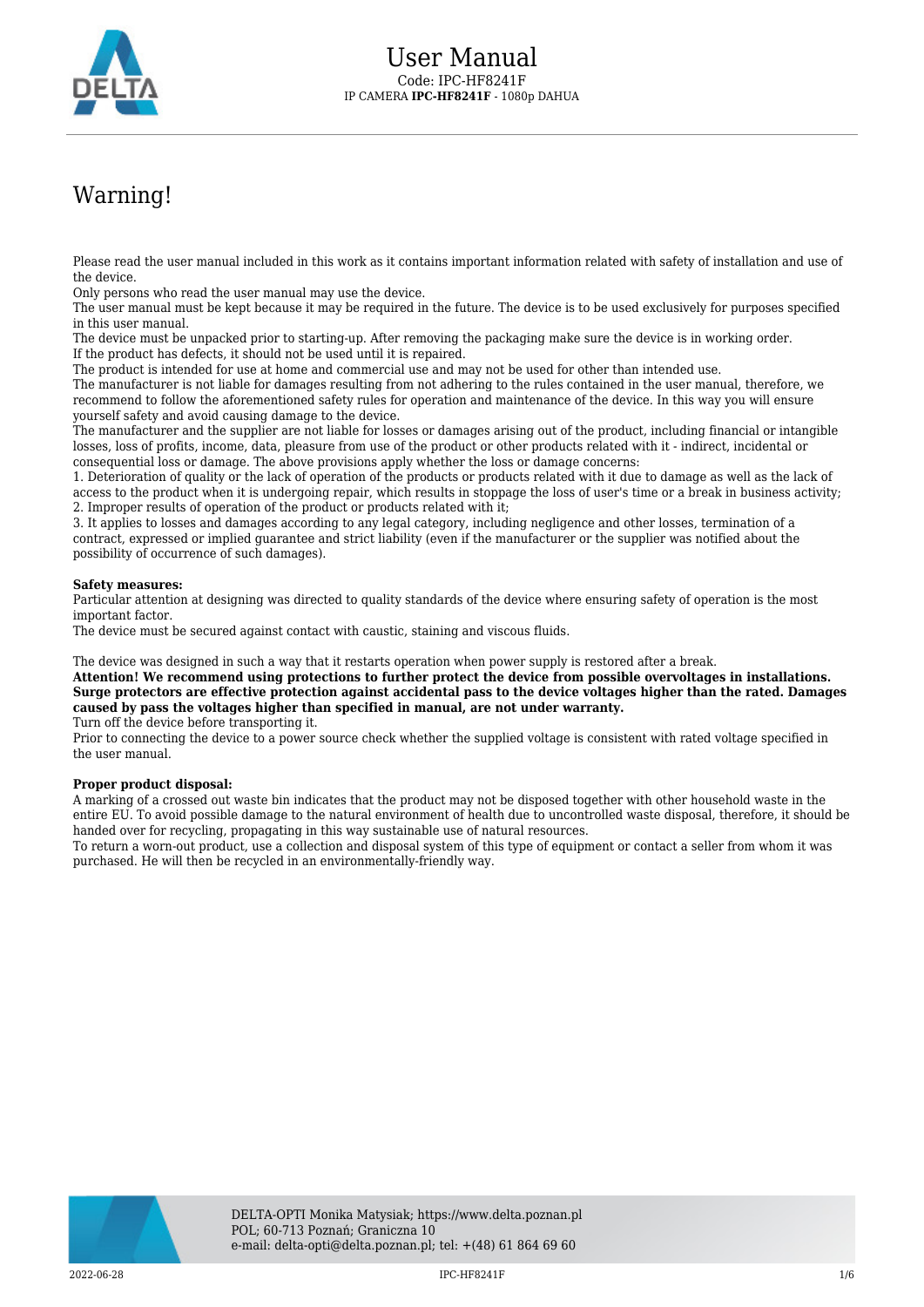

### User Manual Code: IPC-HF8241F IP CAMERA **IPC-HF8241F** - 1080p DAHUA



IP camera with efficient H.264 / H.265 image compression algorithm for clear and smooth video streaming at maximal resolution of 1920 x 1080 (1080p).

PoE powering possibility, compatible with the 802.3at standard makes the device more universal and easier to install.

Thanks to the "Starlight" technology used, the camera only needs very low lighting to obtain a clear color image.

| Standard:                 | TCP/IP                                                                                                        |
|---------------------------|---------------------------------------------------------------------------------------------------------------|
| Sensor:                   | 1/2.8 " Progressive Scan CMOS                                                                                 |
| Matrix size:              | $2.1\ \mathrm{Mpx}$                                                                                           |
| Resolution:               | 1920 x 1080 - 1080p,<br>1280 x 960 - 1.3 Mpx,<br>1280 x 720 - 720p                                            |
| Video output:             | 1 Vpp / 75 $\Omega$                                                                                           |
| Lens:                     | -                                                                                                             |
| Auto Iris socket:         | DC                                                                                                            |
| Min. illumination:        | • 0.04 Lux (color) / F1.2, 30IRE<br>• 0.02 Lux (B/W) / F1.2, 30IRE                                            |
| S/N ratio:                | $> 50$ dB                                                                                                     |
| Image compression method: | H.265+/H.265/H.264+/H.264/MJPEG                                                                               |
| Audio:                    | · Microphone built-in,<br>• 2 x Audio input<br>• 1 x Audio output<br>• Bi-directional audio streaming support |
| Alarm inputs / outputs:   | 2/2                                                                                                           |
| RS-485 interface:         | ✓                                                                                                             |
| Protocols:                | Pelco-D, Pelco-P                                                                                              |
| Main stream frame rate:   | 50 fps - 1080p                                                                                                |



DELTA-OPTI Monika Matysiak; https://www.delta.poznan.pl POL; 60-713 Poznań; Graniczna 10 e-mail: delta-opti@delta.poznan.pl; tel: +(48) 61 864 69 60

 $2022$ -06-28  $2/6$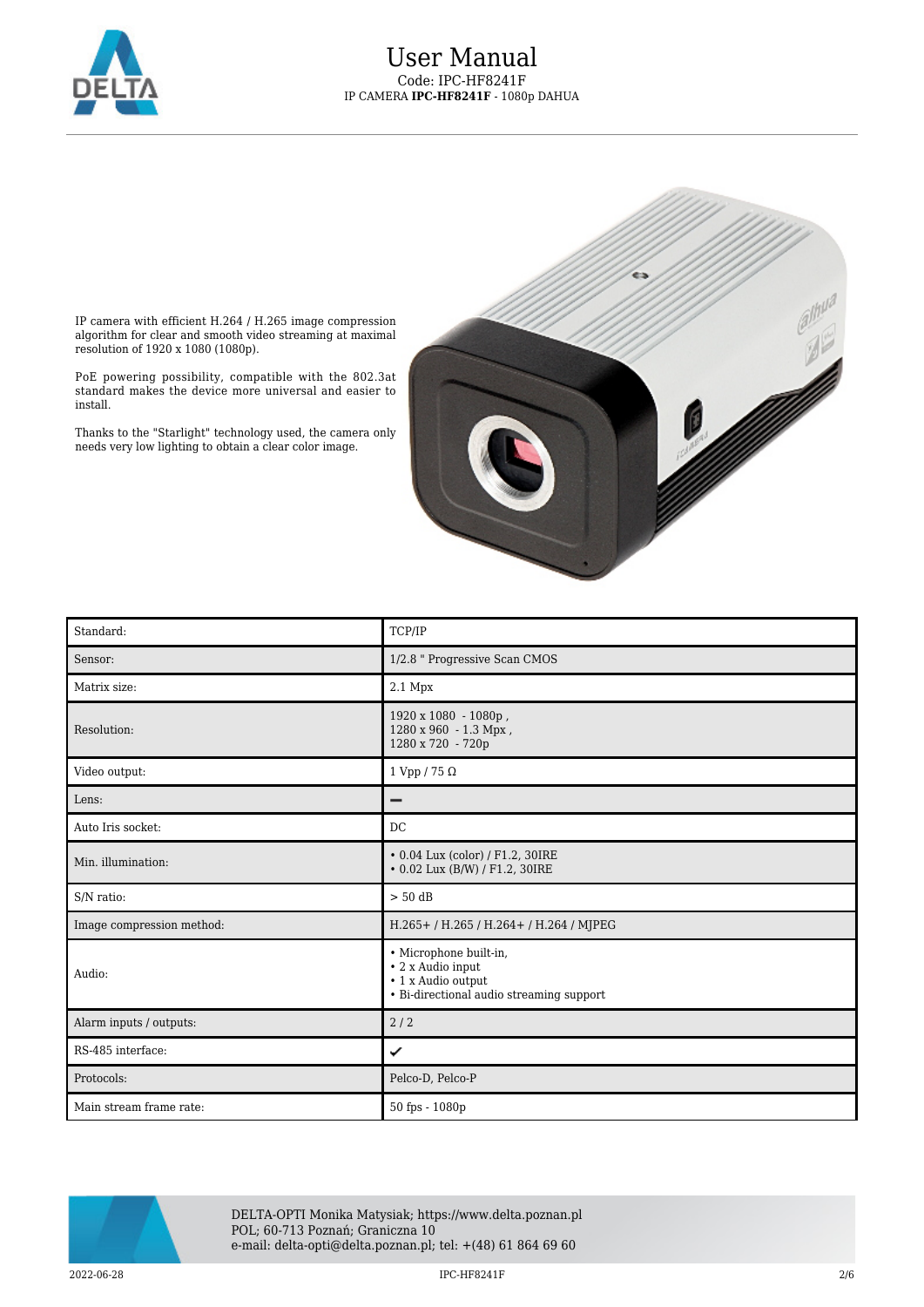

## User Manual Code: IPC-HF8241F IP CAMERA **IPC-HF8241F** - 1080p DAHUA

| Network interface:             | 100/1000 Base-T (RJ-45)                                                                                                                                                                                                                                                                                                                                                                                                                                                                                                                                                                                                                                                                                                                                                                                                                                                                                                                                                 |
|--------------------------------|-------------------------------------------------------------------------------------------------------------------------------------------------------------------------------------------------------------------------------------------------------------------------------------------------------------------------------------------------------------------------------------------------------------------------------------------------------------------------------------------------------------------------------------------------------------------------------------------------------------------------------------------------------------------------------------------------------------------------------------------------------------------------------------------------------------------------------------------------------------------------------------------------------------------------------------------------------------------------|
| Network protocols:             | HTTP, HTTPS, TCP, ARP, RTSP, RTP, UDP, RTCP, SMTP, FTP, DHCP, DNS, DDNS,<br>PPPoE, IPv4/IPv6, QoS, UPnP, NTP, Bonjour, IEEE 802.1x, Multicast, ICMP, IGMP,<br>SNMP, TLS                                                                                                                                                                                                                                                                                                                                                                                                                                                                                                                                                                                                                                                                                                                                                                                                 |
| <b>WEB</b> Server:             | Built-in                                                                                                                                                                                                                                                                                                                                                                                                                                                                                                                                                                                                                                                                                                                                                                                                                                                                                                                                                                |
| Max. number of on-line users:  | 20                                                                                                                                                                                                                                                                                                                                                                                                                                                                                                                                                                                                                                                                                                                                                                                                                                                                                                                                                                      |
| ONVIF:                         | ✓                                                                                                                                                                                                                                                                                                                                                                                                                                                                                                                                                                                                                                                                                                                                                                                                                                                                                                                                                                       |
| Memory card slot:              | Micro SD memory cards up to 128GB support (possible local recording)                                                                                                                                                                                                                                                                                                                                                                                                                                                                                                                                                                                                                                                                                                                                                                                                                                                                                                    |
| Mobile phones support:         | Port no.: 37777 or access by a cloud (P2P)<br>• Android: Free application DMSS<br>• iOS (iPhone): Free application DMSS                                                                                                                                                                                                                                                                                                                                                                                                                                                                                                                                                                                                                                                                                                                                                                                                                                                 |
| Default admin user / password: | admin / -<br>The administrator password should be set at the first start                                                                                                                                                                                                                                                                                                                                                                                                                                                                                                                                                                                                                                                                                                                                                                                                                                                                                                |
| Default IP address:            | 192.168.1.108                                                                                                                                                                                                                                                                                                                                                                                                                                                                                                                                                                                                                                                                                                                                                                                                                                                                                                                                                           |
| Web browser access ports:      | 80, 37777                                                                                                                                                                                                                                                                                                                                                                                                                                                                                                                                                                                                                                                                                                                                                                                                                                                                                                                                                               |
| PC client access ports:        | 37777                                                                                                                                                                                                                                                                                                                                                                                                                                                                                                                                                                                                                                                                                                                                                                                                                                                                                                                                                                   |
| Mobile client access ports:    | 37777                                                                                                                                                                                                                                                                                                                                                                                                                                                                                                                                                                                                                                                                                                                                                                                                                                                                                                                                                                   |
| Port ONVIF:                    | 80                                                                                                                                                                                                                                                                                                                                                                                                                                                                                                                                                                                                                                                                                                                                                                                                                                                                                                                                                                      |
| <b>RTSP URL:</b>               | rtsp://admin:hasło@192.168.1.108:554/cam/realmonitor?channel=1&subtype=0 -<br>Main stream<br>rtsp://admin.haslo $@192.168.1.108.554$ /cam/realmonitor?channel=1&subtype=1 - Sub<br>stream                                                                                                                                                                                                                                                                                                                                                                                                                                                                                                                                                                                                                                                                                                                                                                               |
| Main features:                 | • WDR - 140 dB - Wide Dynamic Range<br>• 3D-DNR - Digital Noise Reduction<br>• EIS - Electronic Image Stabilization<br>• F-DNR (Defog) - Reduction of image noise caused by precipitation<br>• ROI - improve the quality of selected parts of image<br>• ABF - (Auto Back Focus) - auto focus correction during day/night operation modes<br>switching<br>• BLC - configurable Back Light Compensation<br>• HLC - High Light Compensation (spot)<br>• AGC - Automatic Gain Control<br>• ICR - Movable InfraRed filter<br>· Day/Night mode (color/b&w/auto)<br>• Mirror - Mirror image<br>• Sharpness - sharper image outlines<br>• Configurable Privacy Zones<br>• Motion Detection<br>• IVS analysis : crossing the line (tripwire), intrusion, scene changing, Face<br>recognition, line crossing people counting, counting people in a given area, detection<br>of loitering in a given area, classification of people and vehicles<br>• D-ZOOM - Digital Zoom: 16 x |
| Power supply:                  | $\cdot$ PoE (802.3at),<br>• 12 V DC / 1140 mA.<br>• 24 V AC / 570 mA                                                                                                                                                                                                                                                                                                                                                                                                                                                                                                                                                                                                                                                                                                                                                                                                                                                                                                    |
| Power consumption:             | < 13.6 W<br>< 13.1 W @ PoE                                                                                                                                                                                                                                                                                                                                                                                                                                                                                                                                                                                                                                                                                                                                                                                                                                                                                                                                              |
| Housing:                       | BOX, Metal                                                                                                                                                                                                                                                                                                                                                                                                                                                                                                                                                                                                                                                                                                                                                                                                                                                                                                                                                              |
| Color:                         | White + Black                                                                                                                                                                                                                                                                                                                                                                                                                                                                                                                                                                                                                                                                                                                                                                                                                                                                                                                                                           |



DELTA-OPTI Monika Matysiak; https://www.delta.poznan.pl POL; 60-713 Poznań; Graniczna 10 e-mail: delta-opti@delta.poznan.pl; tel: +(48) 61 864 69 60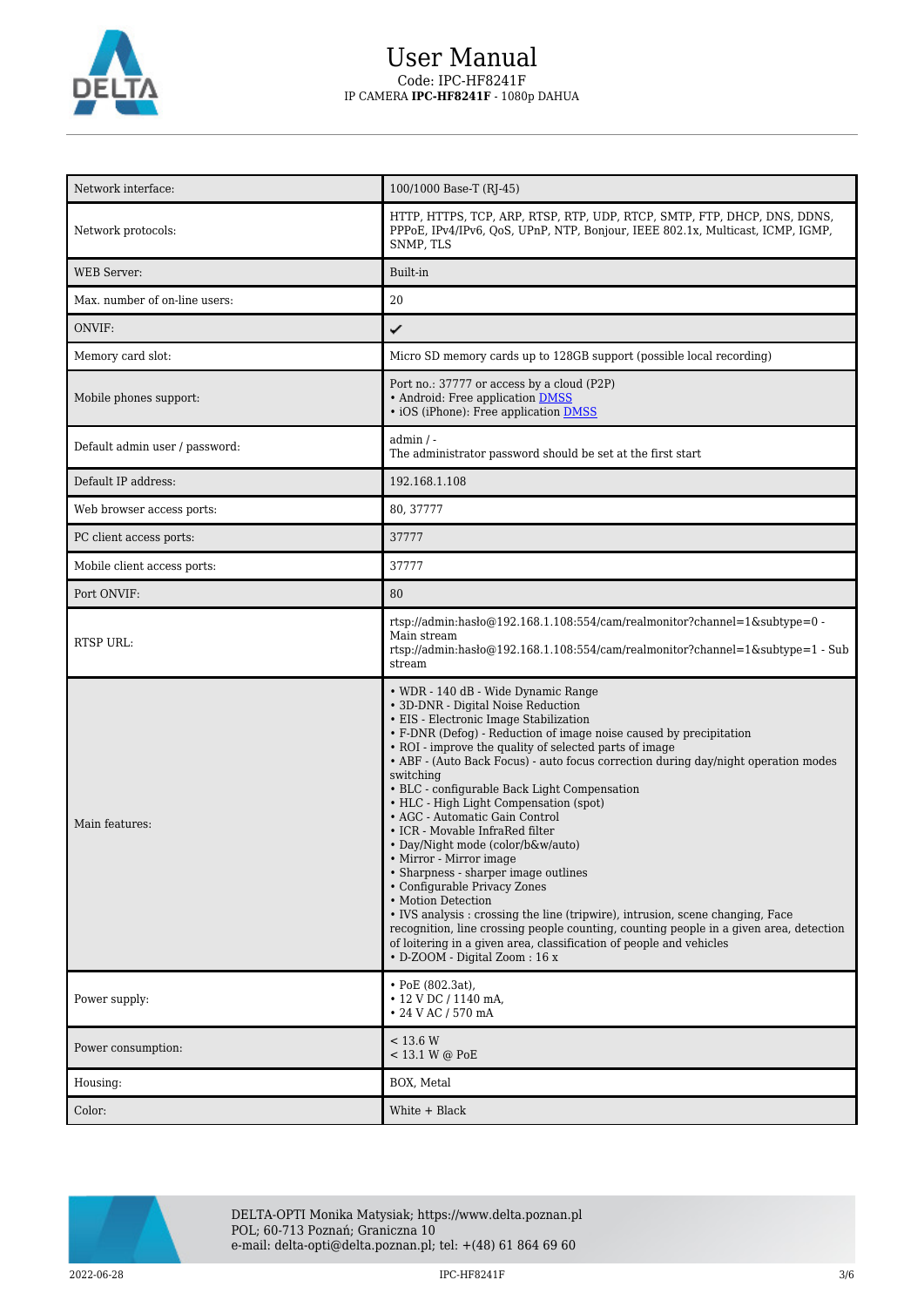

## User Manual Code: IPC-HF8241F IP CAMERA **IPC-HF8241F** - 1080p DAHUA

| Operation temp:       | $-30$ °C  60 °C                                                                             |
|-----------------------|---------------------------------------------------------------------------------------------|
| Weight:               | $0.78 \text{ kg}$                                                                           |
| Dimensions:           | $162 \times 86 \times 74 \text{ mm}$                                                        |
| Supported languages:  | Polish, English, Bulgarian, Czech, Danish, Finnish, Greek, Norwegian, Swedish,<br>Hungarian |
| Manufacturer / Brand: | <b>DAHUA</b>                                                                                |
| Guarantee:            | 3 years                                                                                     |

Front view:



Side view:



Bottom view:



DELTA-OPTI Monika Matysiak; https://www.delta.poznan.pl POL; 60-713 Poznań; Graniczna 10 e-mail: delta-opti@delta.poznan.pl; tel: +(48) 61 864 69 60

 $2022{\cdot}06{\cdot}28$   $4/6$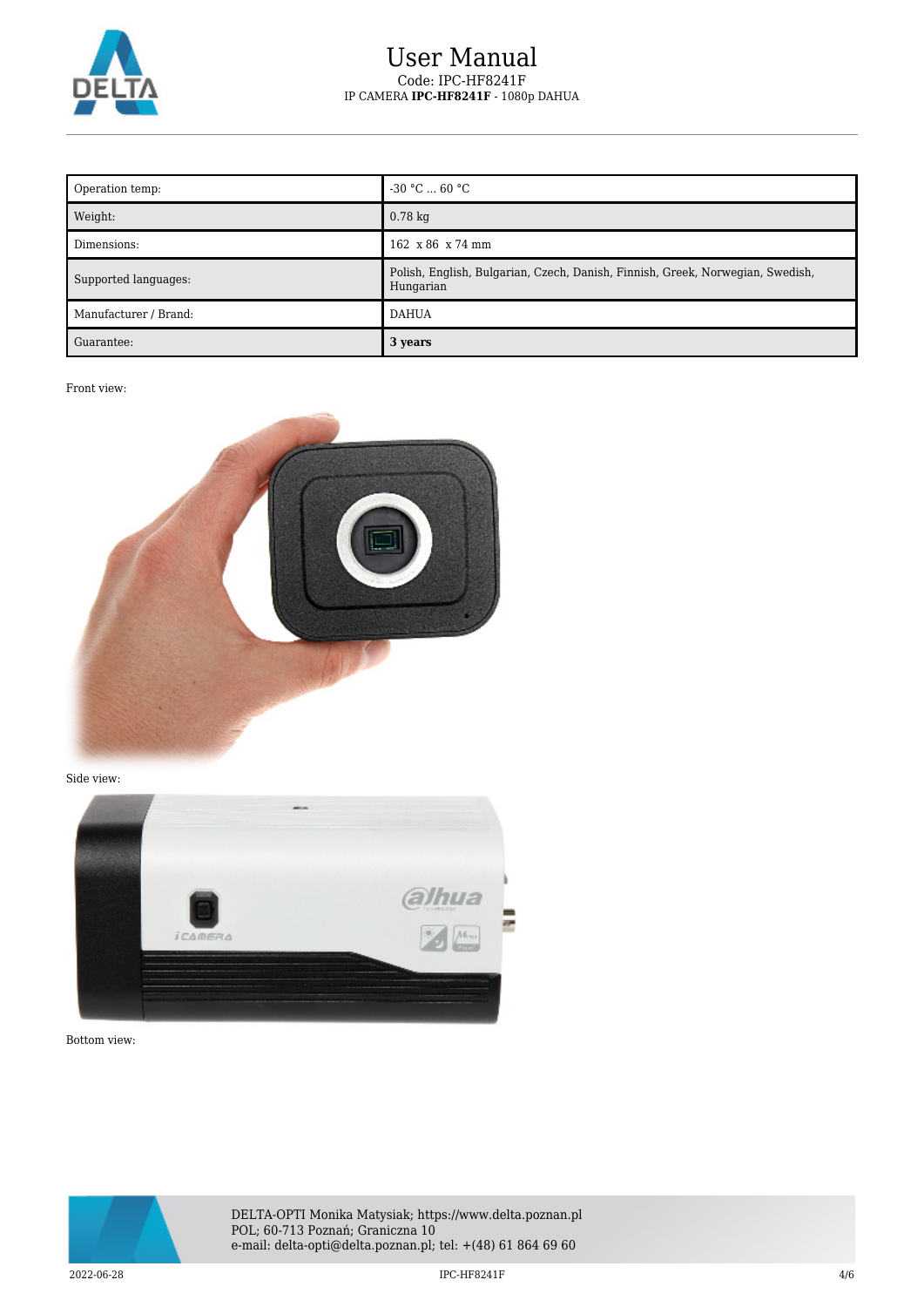



Rear view:



Dimensions:



DELTA-OPTI Monika Matysiak; https://www.delta.poznan.pl POL; 60-713 Poznań; Graniczna 10 e-mail: delta-opti@delta.poznan.pl; tel: +(48) 61 864 69 60

 $2022$ -06-28  $5/6$